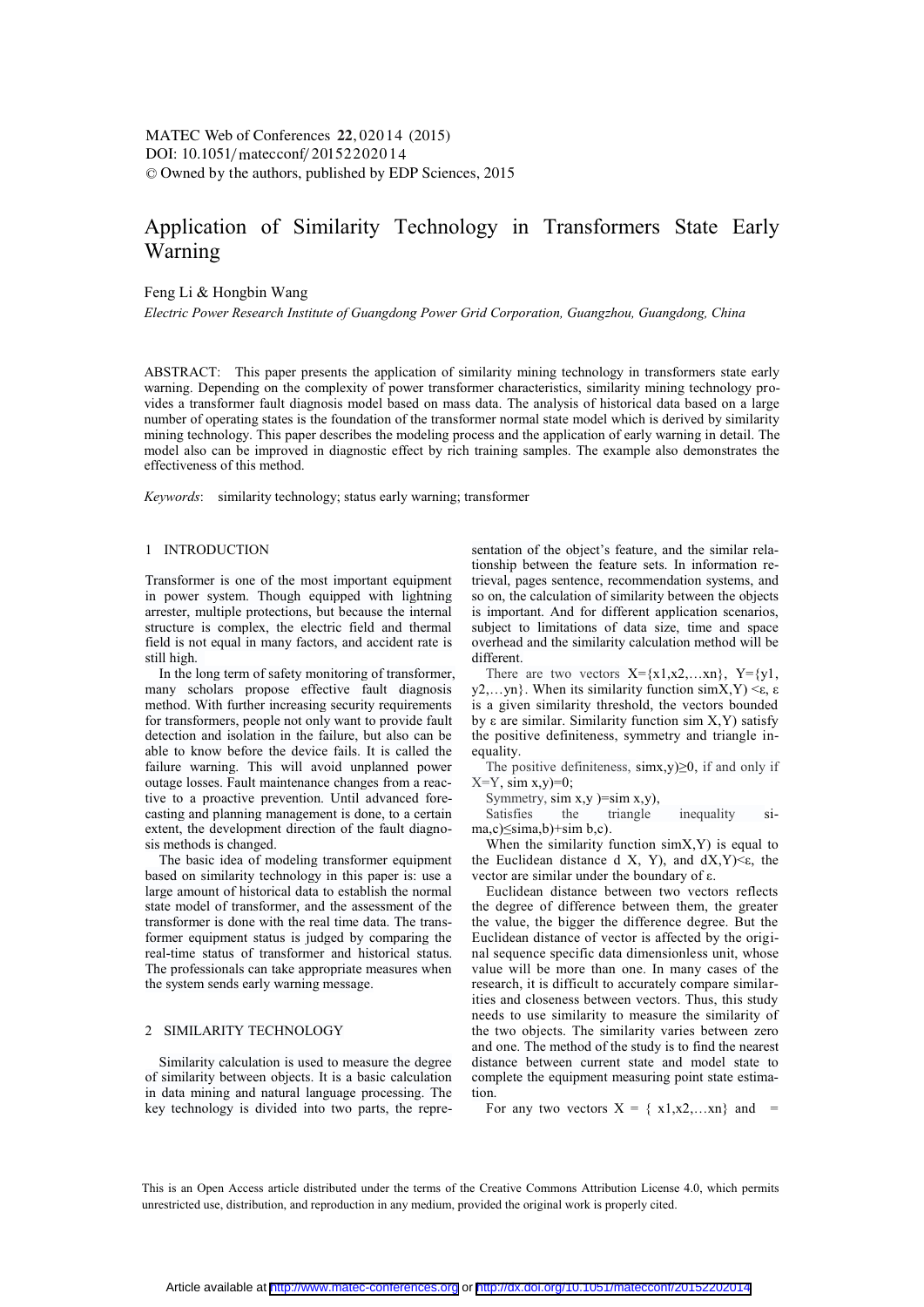$\{y1,y2,...yn\}$ , sim X, Y) is the similarity function between X and Y. Given threshold  $\varepsilon > 0$ , if X≈Y, then we define s  $X, Y$ )=1-sim  $X, Y$  )/ε. It is similarity of sequence X and Y.

For any set of vectors X, and vector group Y which is composed of a cluster of vector Yn, it can be defined that the max similarity between  $X$  and  $Y$ n is the similarity between  $X$  and  $Y$ . similarity between X and Y.  $sim(X,Y)=Max(sim(X,Yn))$ 

#### 3 TRANSFORMER DATA MODELING

Similarity theory is based on a large amount of historical data, and the modeling sample data determines the accuracy of the model of equipment. Therefore the historical data which is used in modeling has become extremely important. The historical data used to generate the equipment state model should meet the following requirements:

Data should be long enough to cover a period of running time

Each data have expressed a normal operating status of the device;

Each set of data values must be sampled in the same time;

For example, there are 12 measuring point variables. The equipment is sampled once every minute. 10080 samples constitute the historical data for device modeling.

Every running state of the equipment is represented by a group of sampling value. A collection of historical data is the actual operation of the device. The function model generation program is to extract the most representative state points of the process objects. After the extraction, the model is constructed by these state points.

From the perspective of understanding the space, model generation process is to use historical data from the device state points for super ball model construction, as shown in Figure 1.



Figure 1. Generation process of dynamic object model

First, the normal work of the equipment history data is mapped into a state space. The circumscribed super ball is constructed by boundary points within the space. This super ball is a primary device object model. In order to improve the accuracy of the dynamic model, it is necessary to compare the state point inside the super ball. According to the requirements of the model, the state points are screened from all the points whose difference is bigger than a certain similarity index. These state points are associated reference

points which are inside the super ball. The super ball of dynamic model is divided detailed enough.

Through the calculation of the relevance similarity between the state points, the boundary and inside reference points together constitute the dynamic state of an accurate device model. It is the super ball dynamic model.

When the model receives real-time data, it will judge the location of the current data measurement points in the dynamic model. The distance between the state and the current state of the model is got to determine the current similarity. Using the similarity and model internal reference point, it can generate a prediction of the operation state. Predictive value depends not only on the measured operating rules long-term point of history, simultaneously also depends on the measurement of correlation similarity between points and other measuring points. The effect of interfering signals on predictive value is shielded. It greatly enhances the accuracy and reliability of the predicted values.

#### 4 TRANSFORMER CONDITION MONITORING AND EARLY WARNING

The fault early warning system which is based on similarity modeling fault provides users with devices similarity graph. The failure warning system automatically recognizes the nuances of the current operating status of the device between the state and its history. The difference is displayed by a similarity line which varies between 0~100%. When the current operation state of the system equipment changes and deviates from the historical operation rule, the fault alarm system recognizes this kind of change and continuous monitoring. When the early warning monitoring line equipment state continued deterioration and crossed the "similarity curve", the system automatically releases early warning of potential failures. Also, the data of the failure early warning system come from the massive real-time data. It can predict the early failure and offer a real-time prediction of measuring points. There is a broken line in the similarity graph. It is the similarity line of equipment monitoring. Monitoring line is not manually set. However, the similarity line is derived by calculation of history data. Similarity curve is characterized by equipment operating conditions. When the similarity line is above the monitoring line, it suggests that the equipment is fine. But if the similarity line is jumping over the monitoring line, it suggests that the equipment deviates from the normal state. So the early warning comes. The users can read the related analysis, as shown in Figure 2.

## 5 FIELD APPLICATIONS

The following is a transformer state warning model established by similarity mining in a substation. The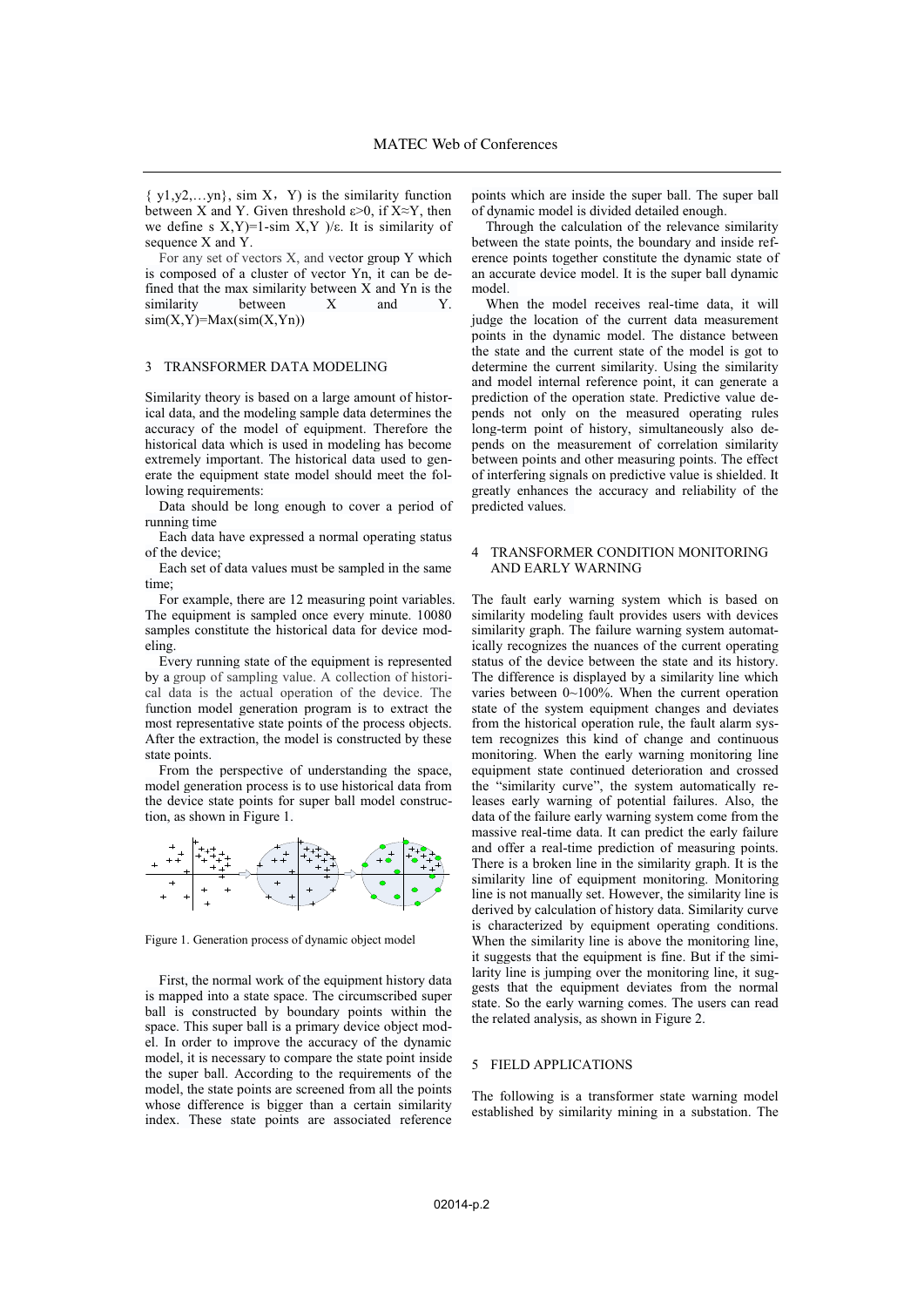application and effects will verify the method suggested in this paper.

5.1 *Parameters selection of transformer modeling* 

Reference [5] points out that the parameter is selected to reflect the state of the transformer. The parameter is broadly divided into four categories:

- 1) On-line monitoring data
- 2) Measuring the amount of scheduled data
- 3) Test Data
- 4) The relevant qualitative indicators

Based on the similarity index, we initially selected the first three parameters for modeling. The detail

parameters are shown in Table 1.

### 5.2 *Transformer modeling*

After data selection is completed, the analysis and modeling is done by computer. The related data is stored in database. The parameters are shown in Table 2.

## 5.3 *Display of transformer state assessment*

Through the calculation of real-time transformer's



Figure 2. The similarity line of equipment



Figure 3. Similarity curve of main transformer

|                           | · 佛山順徳/#1主変A相 详细页面                 |         |                  |      |             |               |                                                           |                        |
|---------------------------|------------------------------------|---------|------------------|------|-------------|---------------|-----------------------------------------------------------|------------------------|
| time<br>2014/3/8 14:38:45 |                                    |         | similarity value |      |             |               | associated measuring points the number of abnormal points |                        |
|                           |                                    | 0.93723 |                  |      | 3           |               | $\bf{0}$                                                  |                        |
|                           | <b>associated measuring points</b> |         |                  |      |             |               |                                                           |                        |
| $\mathbf{1}$              | H2A                                | #1      | ul/l             | 4.37 | $3 - 5$     | $3.61 - 4.4$  | on line                                                   | 2014-03-08<br>14:38:45 |
| $\overline{2}$            | CO <sub>2</sub> _A                 | #1      | ul/l             | 729  | $652 - 749$ | $666 - 735$   | on line                                                   | 2014-03-08<br>14:38:45 |
| 3                         | TotHydc A                          | #1      | ul/l             | 3.54 | $1 - 4$     | $2.27 - 3.69$ | on line                                                   | 2014-03-08<br>14:38:45 |

Figure 4. Detail interface of the abnormal state of main transformer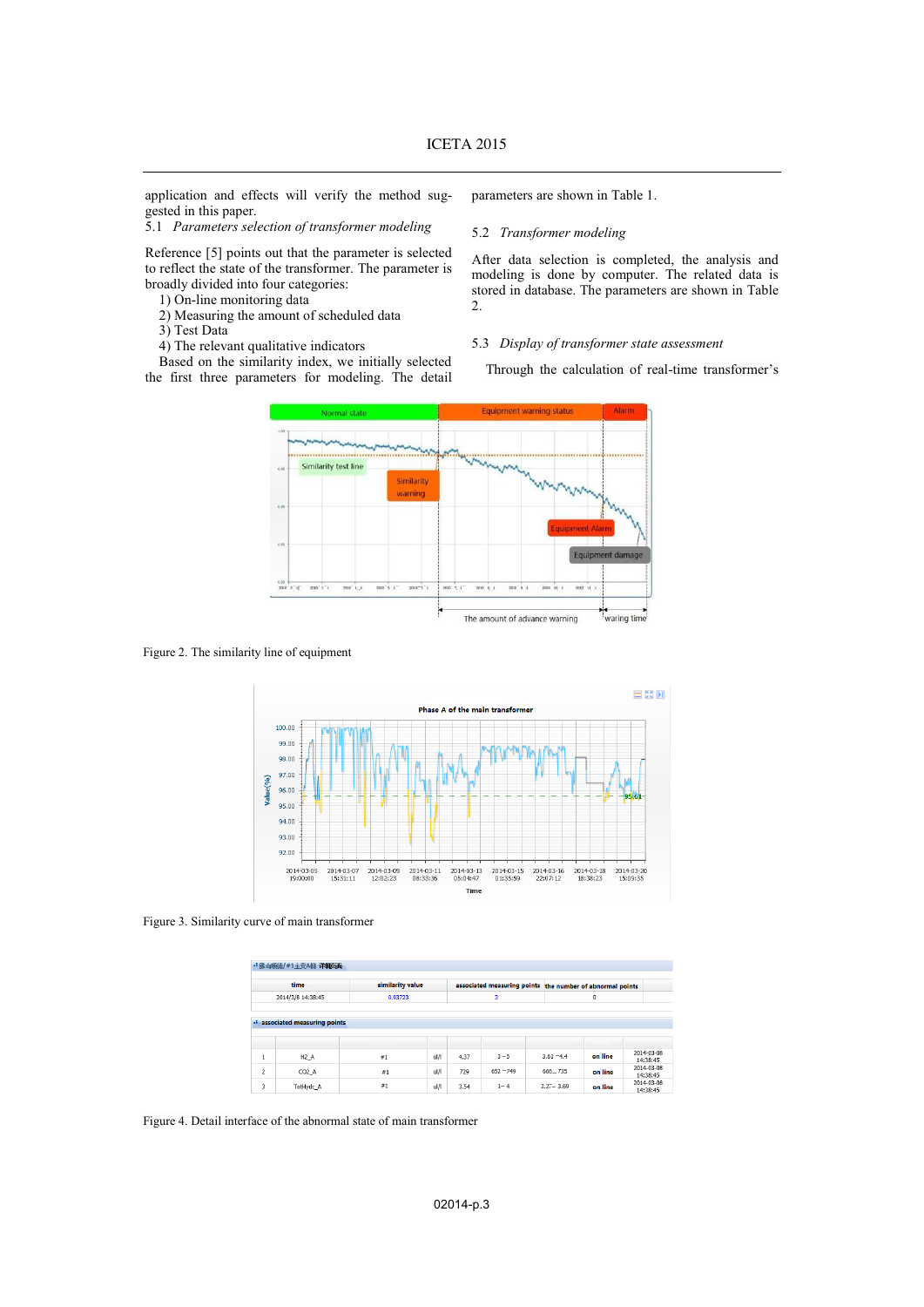## MATEC Web of Conferences

|                | Table 1. Transformer modeling parameters                       |                |
|----------------|----------------------------------------------------------------|----------------|
| Number         | Description                                                    | Unit           |
| 1              | Main transformer current                                       | A              |
| $\overline{c}$ | Main transformer current of high voltage side                  | A              |
| 3              | Main transformer current of low voltage side                   | $\overline{A}$ |
| $\overline{4}$ | Main transformer current of middle voltage side                | A              |
| 5              | Main transformer active power                                  | <b>KW</b>      |
| 6              | Main transformer active power of high voltage side             | <b>KW</b>      |
| $\overline{7}$ | Main transformer active power of low voltage side              | <b>KW</b>      |
| 8              | Main transformer active power of middle voltage side           | <b>KW</b>      |
| 9              | Main transformer reactive power                                | kVar           |
| 10             | Main transformer reactive power of high voltage side           | kVar           |
| 11             | Main transformer reactive power of low voltage side            | kVar           |
| 12             | Main transformer reactive power of middle voltage side         | kVar           |
| 13             | Main transformer A, B, C phase's Total hydrocarbons            | ul/l           |
| 14             | Main transformer A, B, C phase's total composite gas           | ul/l           |
| 15             | Main transformer A, B, C phase's total amount of flammable gas | ul/l           |
| 16             | Main transformer A, B, C phase's oxygen content                | ul/l           |
| 17             | Main transformer A, B, C phase's nitrogen content              | ul/l           |
| 18             | Main transformer A, B, C phase's hydrogen                      | ul/l           |
| 19             | Main transformer A, B, C phase's containing gas concentration  | ul/l           |
| 20             | Main transformer A, B, C phase's carbon dioxide                | ul/l           |
| 21             | Main transformer A, B, C phase's carbon monoxide               | ul/l           |
| 22             | Main transformer A, B, C phase's methane                       | ul/l           |
| 23             | Main transformer A, B, C phase's ethane                        | ul/l           |
| 24             | Main transformer A, B, C phase's ethylene                      | ul/l           |
| 25             | Main transformer A, B, C phase's acetylene                     | ul/l           |
| 26             | Main transformer's neutral current                             | mA             |

| Table 2. The main parameters |                        |          |                    |                   |         |          |                               |                      |
|------------------------------|------------------------|----------|--------------------|-------------------|---------|----------|-------------------------------|----------------------|
| Sampling<br>time             | Total hy-<br>drocarbon | Hydrogen | Carbon<br>monoxide | Carbon<br>dioxide | Methane | Ethylene | In the side of<br>the current | High side<br>current |
| 2014/03/06<br>18:30          | 3.53                   | 3.79     | 146                | 700               | 2.57    | 0.47     | 959.79                        | 419.54               |
| 2014/03/06<br>22:20          | 3.53                   | 3.79     | 146                | 700               | 2.57    | 0.47     | 785.76                        | 339.85               |
| 2014/03/07<br>02:28          | 3.29                   | 3.86     | 141                | 699               | 2.26    | 0.53     | 479.89                        | 207.42               |
| 2014/03/07<br>07:30          | 3.29                   | 3.86     | 141                | 699               | 2.26    | 0.53     | 683.81                        | 298.84               |
| 2014/03/07<br>10:30          | 3.29                   | 3.86     | 141                | 699               | 2.26    | 0.53     | 1004.62                       | 439.46               |
| 2014/03/07<br>13:30          | 3.29                   | 3.86     | 141                | 699               | 2.26    | 0.53     | 818.28                        | 355.08               |

| Table 3. The abnormality of transformer parameters |  |  |
|----------------------------------------------------|--|--|
|----------------------------------------------------|--|--|

| Sampling time       | Total hv-<br>drocarbon | Hydrogen | Carbon<br>monoxide | Carbon<br>dioxide | Methane | Ethylene | In the side of<br>the current | High side<br>current |
|---------------------|------------------------|----------|--------------------|-------------------|---------|----------|-------------------------------|----------------------|
| 2014/03/08<br>14:27 | 3.54                   | 4.37     | 143                | 729               | 2.57    | 0.47     | 1510.88                       | 655.09               |
| 2014/03/08<br>14:38 | 3.54                   | 4.37     | 143                | 729               | 2.57    | 0.47     | 1520.55                       | 659.78               |
| 2014/03/08<br>15:00 | 3.54                   | 4.37     | 143                | 729               | 2.57    | 0.47     | 1531.98                       | 666.81               |

operating data, it realizes real-time monitoring and assesses the state of transformer. In this study, we use the B/S mode, and let the user understand the running status of transformer through the browser. When the user opens a browser and logs in system, it is first to see the current state of the device. The user can click on a device, into the similarity curve of the interface of the device. So the running state of equipment in a certain period of time can be seen in Figure 3.

When the similarity value is lower than the monitoring line, the user can enter by clicking on the similarity curve to the detail screen. It is easy to know the